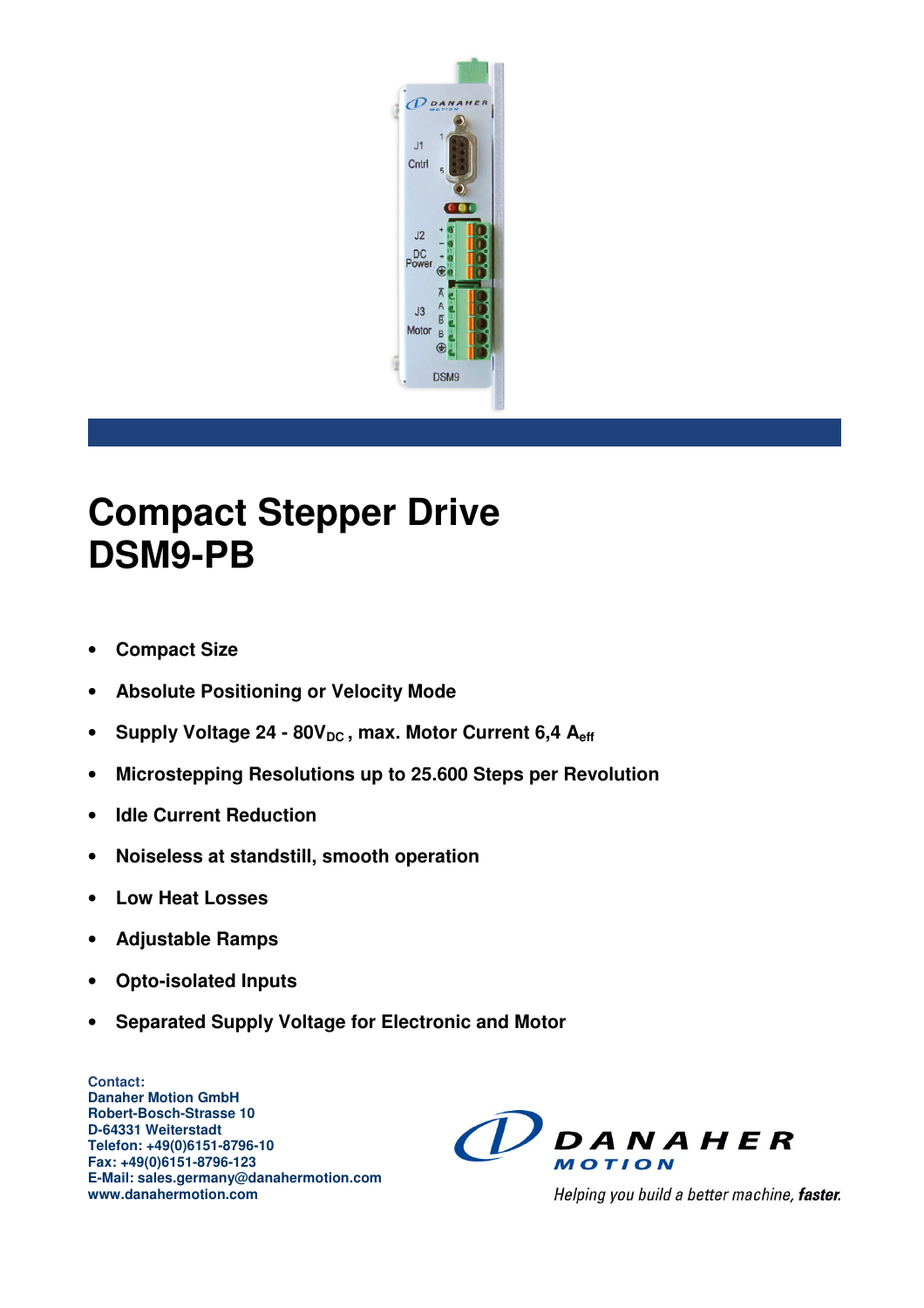The Profibus DP Stepper is the solution to control, several step motor axis distributed in the field, by via Profibus DP. The Profibus DP Stepper is a compact single axis positioning control. It has two limit switch inputs, a stop, and a reference switch input. The velocity mode and the position mode are easily configurable over the profibus. Since the are only a few presets, the Profibus DP Stepper can be integrated into any control system using Profibus DP as sensor-actuator bus, with low expenditure. Because of the rapid and simultaneous transmission of the input and output bytes within all Profibus DP participants, there are a great variety of possibilities for realizing multi-axes applications over the bus without having to cope with synchronization problems.



## **Technical Data**

| <b>Motor Supply Voltage</b>      | 70 $V_{DC}$ , power supply voltage range 24 - 80 $V_{DC}$               |
|----------------------------------|-------------------------------------------------------------------------|
| <b>Motor Current</b>             | max. 9 $A_{peak}$ : 0,4 to 6,4 $A_{rms}$                                |
|                                  | For 2-phase stepper motor with 4, 6, or 8 leads.                        |
| <b>Power Supply</b>              | For the motor power supply only a unregulated DC voltage is<br>required |
| <b>Idle Current Reduction</b>    | The delay time and the current value are adjustable                     |
| <b>Step Resolution</b>           | Adjustable up to 25.600 microsteps                                      |
| <b>Max. Step Input Frequency</b> | 500 kHz                                                                 |
| <b>Inputs</b>                    | 2 Limit Switches, Home position, Stop                                   |
| <b>Fault Protection</b>          | Line-to-line and line-to-neutral shorts<br>Over temperature             |
| <b>Ambient Temperature /</b>     | 0-50 °C without heat sink max 3A @ 25 °C / 1.5A @ 45 °C                 |
| <b>Motor Current</b>             | with heat sink (optional) max 6.4A @ 25 °C/3.2A @ 45 °C                 |
| <b>Chassis Temperature</b>       | Max. 60 °C, forced cooling may be necessary                             |
| <b>Humidity</b>                  | 10-90%, non-considering                                                 |